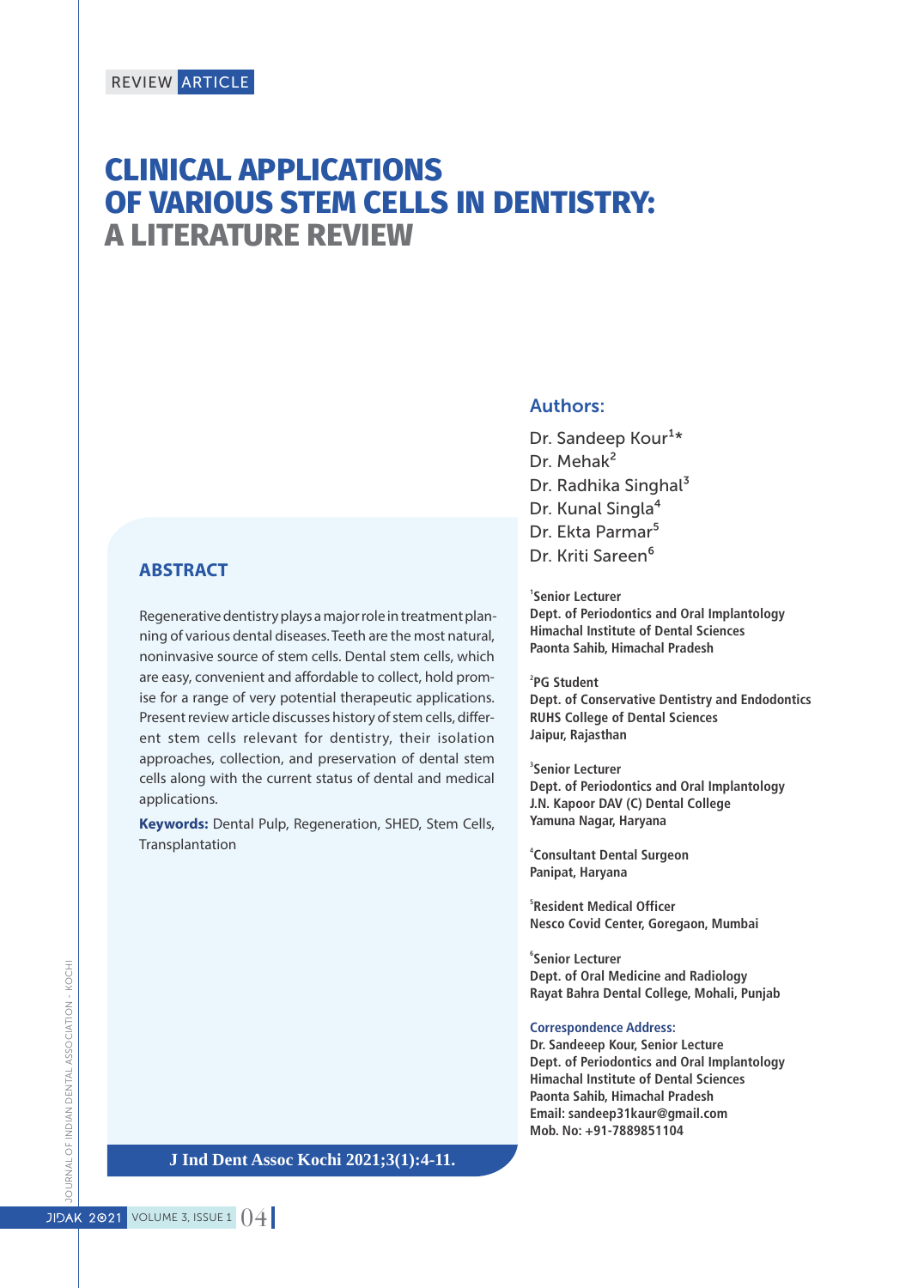Stem cells are undifferentiated biological cells that can differentiate into specialized cells and can divide (through mitosis) to produce extra stem cells.<sup>1</sup> Stem cells are the master cells of the body that meet the two conditions of selfreplication and the ability to differentiate into at least two different type of cells. The term stem cell was proposed for scientific use by Russian histologist Alexander Maksimov in1908.<sup>2</sup> Therapeutic application of stem cells has created an increasing interest in the study of undifferentiated cell types that constitute the ability to proliferate and differentiate into various tissues. They have the capacity to renew themselves by cell division even after long periods of inactivity.<sup>3</sup> In present scenario various studies concentrate on the regenerative ability of cells as various tissues in the body (such as blood, skin, and gastrointestinal tract) undergo rapid renewal and have regenerative ability which form an important part of treatment plan. $^{\rm 4}$ 

# **DISCUSSION**

# **Types of stem cells**

Two main types of stem cells are being investigated for their use in medicine research. They differ in the ability to self-renew and their degree of differentiation.<sup>5</sup>

- Embryonic Stem Cells
- Adult Stem Cells

# **Dental Stem Cells**

In dentistry, interest in tissue engineering researches on different types of dental stem cells done in vivo and in vitro, increased rapidly among researchers and institutes.<sup>6</sup> Various types of tooth derived stem cells have been utilized in the field of regeneration medicine. $^7$ 

#### **<sup>2</sup> Dental sources of adult stem cells**

- Dental pulp dental pulp stem cells (DPSCs)
- Exfoliated deciduous teeth- SHED
- Dental follicle progenitor cells- DFPCs
- Stem cells from root apical papilla- SCAP

**INTRODUCTION** • Periodontal ligament stem cells- (PDLSCs)

# **Dental Pulp Stem Cells (DPSCs)**

These are the highly proliferative and clonogenic cells that have been derived from enzymatically disaggregated adult human dental pulp, that form sporadic, but densely calci-8 ed nodules in vitro.

The applications related to oral health care included regeneration of an immature tooth with extensive coronal and pulp damage, regeneration of resorbed roots, cervical or apical dentin, whole tooth regeneration, repair and replacement of bone in craniofacial defects can facilitate restoring the physiologic structural integrity.<sup>9</sup> Suitable stem cells for tissue engineering should be able to differentiate into the target tissue/organ and should be easily collected and prepared to provide a further benefit to ensure the safety of the patient. DPSCs hold great clinical procedure due to their differentiation capacity and easy accessibility.<sup>10</sup>

1) De novo pulp regeneration: When the entire pulptissue is lost, regeneration requires the de novo creation of pulp.To create functional pulp for clinical application, three issues must be considered: first, regenerated pulp tissue must be vascularised; second, newly differentiated odontoblasts should form on the existing dentinal wall of the root canal space; finally, new dentin must be produced by differentiated odontoblasts on the existing dentin.<sup>5</sup>

2) Tooth reconstruction: It may be possible to generate a method to biologically replace lost teeth with the help of stem cells. A functional biological replacement tooth must include generation of a root and periodontal ligament with nerve and blood supplies. The crown, is less important since replacement of crowns with synthetic functioning is possible.<sup>10</sup>

# **Stem Cells From Human Exfoliated Deciduous Teeth (SHED)**

Dr. Songtao Shi, isolated stem cells using the deciduous teeth of his 6 year - old daughter and named them as stem cells from human exfoliated deciduous teeth (SHED).<sup>11</sup> These cells have the ability of high proliferation potency and are multipotent mesenchymal stem cells. These cells not only differentiate into dental pulp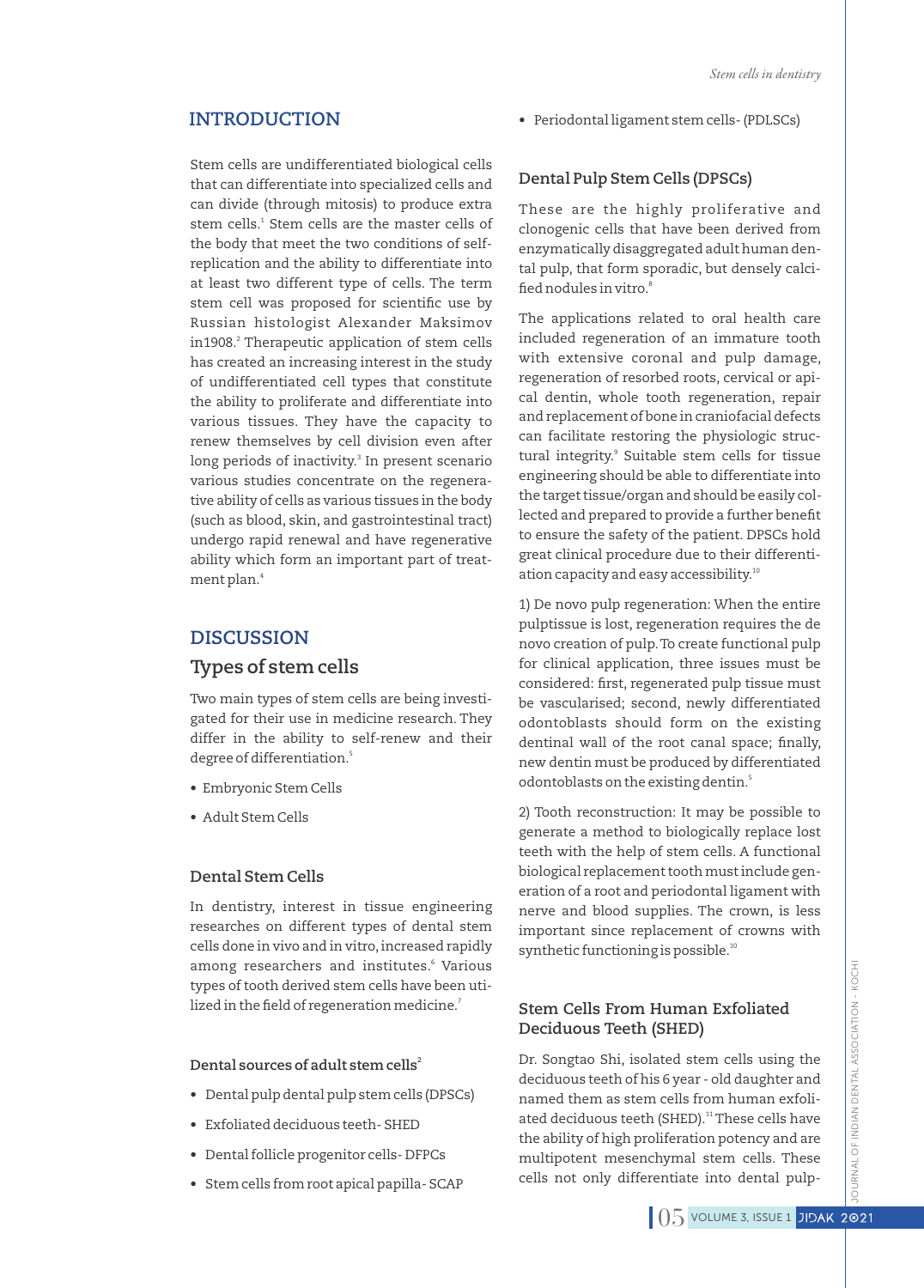related cells, but also, other cell types such as osteoblasts, adipocytes,neuronal-like cells and endothelial cells.<sup>12</sup>

# **Applications in Dentistry**

Based on the basic tissue engineering principles, Peter Murray et al. identified several major areas of research that might have applications in the development of these techniques.

Root canal revascularization via blood clotting: Revascularization of the necrotic root canal systems by disinfection followed by establishing bleeding into the canal system via over instrumentation. Use of intracanal irrigants (NaOCl and chlorhexdine) along with the placement of antibiotics (e.g., a mixture of ciprofloxacin, metronidazole, and minocycline paste), for several weeks, is a critical step, as it effectively disinfects the root canal systems and increases revascularization of the avulsed and necrotic teeth.The revascularization process offers negligible chances of immune rejection and pathogen transmission, as regeneration of the tissue takes place by the patient's own blood cells.<sup>13</sup>

**Postnatal stem cell therapy:** The process comprises of postnatal stem cells (derived from skin, buccal mucosa, fat, and bone) being injected into disinfected root canal systems after the apex is opened.This process has many advantages like the harvesting and delivery of autogenous stem cells by syringe, being relatively easy; and the potential of these cells to induce new pulp regeneration. However, there are several disadvantages, like the cells may have a low survival rate and they may migrate to different locations within the body. Instead, all three elements (cells, growth factors, and scaffold) must be considered, to maximize the potential for success of pulp regeneration.<sup>11</sup>

**Pulp implantataion:** The pulp cells can be grown on biodegradable membrane filters to transform two dimensional into three dimensional cell cultures. The ease of growing these cells on filters in the laboratory, for evaluation of cytotoxicity of test materials, is recognized as the main advantage of this delivery system. Specialized procedures for proper adherance to the root canal walls is required, which is the

major problem associated with implantation. As sheets of cells lack vascularity, only the apical portion of the canal systems will receive these cellular constructs, with coronal canal systems filled with scaffolds capable of supporting cellular proliferation.<sup>14</sup>

**Scaffold implantation and delivery:** A scaffold should contain growth factors, Bone Morphogenic Protein (BMP), fibroblast growth factors, and Vascular endothelial growth factors,to aid stem cell proliferation and differentiation, apart from having nutrients promoting cell survival and growth as well as antibiotics to prevent any bacterial in growth in the canal systems.The scaffold materials may be natural or synthetic, biodegradable or permanent. The synthetic materials like polylactic acid, polyglycolic acid and polycaprolactone degrade within the human body and have been succesfully used for tissue engineering purposes. Limitations consist of difficulties of obtaining high porosity and regular pore size. $11$ 

**Three-dimensional printing:** The three dimensional cell printing technique can be used to precisely position cells so that they have the potential to create tissue constructs that mimic the natural tooth pulp tissue structure. Careful orientation of the pulp tissue construct during placement into the cleaned and shaped root canal systems in accordance with its apical and coronal asymmetry is the prime requisite for the success of the technique.<sup>15</sup>

Huang, et al. explored in mice that pulp-like tissue can be regenerated de novo in an emptied root canal space by stem cells from apical papilla and dental pulp that give rise to odontoblast-like cells, producing dentin-like tissue on the existing dentinal walls via stem/progenitor cell-based approaches and tissue engineering technologies.<sup>16</sup>

### **Periodontal Ligament Stem Cells (PDLSCs)**

The concept that stem cells reside in periodontal tissues was first proposed by Melcher.<sup>6</sup> PDLSCs in defined culture conditions differentiate into cementoblasts, adipocytes and collagen forming cells. These cells when transplanted generate a cementum/ PDL-like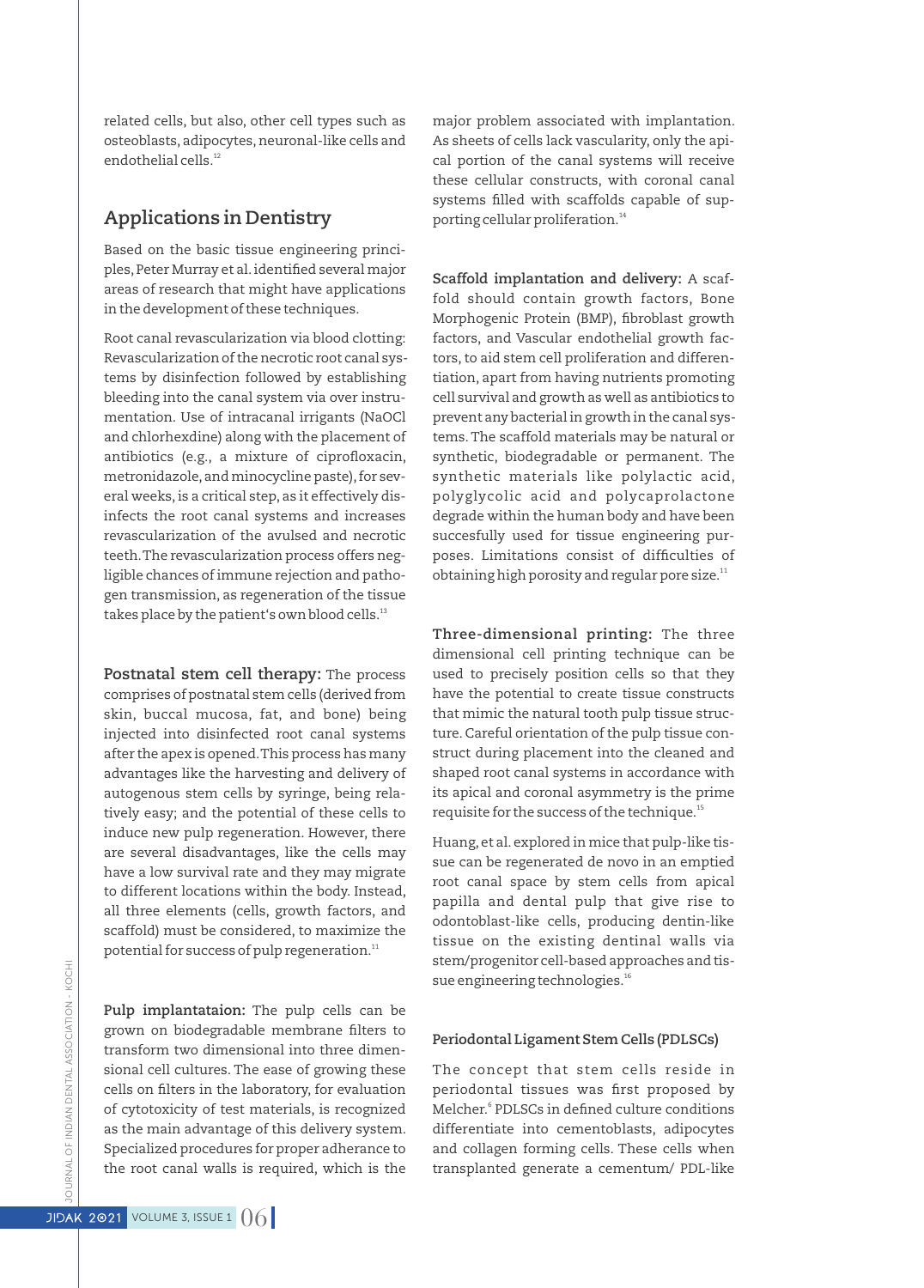structure that contribute periodontal tissue repair.17 However, PDLSCs obtained from mature periodontal ligaments possess stem cell properties similar to MSCs rather than neural crest cells.<sup>18</sup>

#### **Osteogenic Potential of PDLSC**

PDLSC are shown to have osteogenic potential. PDLSC isolates to have lower osteogenic potential than BMSC and also dental pulp derived stem cells.Kim et al,who reported new bone formation by PDLSC in a periimplant defect model, albeit at lower levels than BMSC. Although the potential use of PDLSC for generating graft biomaterials for bone tissue engineering in regenerative dentistry can be envisioned, as these cells are more routinely accessible, it is however necessary to delineate more refined isolates of pluripotent progenitors using genomic and proteomic marker characterization.<sup>19</sup>

#### **Periodontal Regeneration by PDLSC**

Seo et al. demonstrated a cementum/PDL-like complex generated in surgically created periodontal defects by transplanting in vitro expanded human PDLSCs in a ceramic particle scaffold. Porcine model study reports transplanting autologous swine PDLSCs, which lead to the generation of a root/periodontal complex capable of supporting a porcelain crown, resulting in normal tooth function." Cementum and PDL- like structures adjacent to the surface of scaffolds is formed due to subcutaneous injection of PDLSC with hydroxyapetite or beta- tricalcium phosphate scaffolds. Besides periodontal regeneration, another potential application of PDLSCs is in the area of hybrid tooth engineering in combination with other stem and progenitor cell populations and scaffolds.<sup>20</sup>

#### **Stem Cells From Apical Papilla (SCAP)**

A population of stem cells isolated from human teeth was found at the tooth root apex. These cells are called stem cells from apical papilla (SCAP).<sup>21</sup> SCAPs were initially isolated from third molars and incisors of swine by Sonoyama et al. and obtained from humans in 2008.22

#### **Clinical Applications of SCAP**

Continued Root Formation: Root apical papilla is likely to play a pivotal role in root formation. Despite the fact that pulp tissue is intact root development is halted as apical papilla is removed surgically at an early stage. Further research is needed to verify that this halted root development was not due to damage of Hertwig's epithelial root sheath (HERS) during the removal of the apical papilla of that particular root apex.<sup>23</sup>

**Pulp Healing and Regeneration:** Immature teeth that presented with radiolucent lesions and non- vital pulp underwent remarkable apexogenesis after conservative treatment suggest that vital pulp tissue must have remained in the canals. Periapical disease can occur while the pulp is only partially necrotic and infected as open apex provided a good communication from the pulp space to the periapical tissues. Along the same line of reasoning, stem cells in pulp tissue and in apical papilla may also have survived the infection and allowed regeneration of pulp and root maturation to <sup>23</sup> occur.

**Replantation and Transplantation:** Changes in pulp tissue after replantation showed that various hard tissues including dentin, cementum, and bone may form in the pulp space depending on the level of pulp recovery. If pulp and apical papilla are totally lost, then the root canal space may be occupied by cementum, PDL and bone.

Autotransplantation is one of the clinical treatment options for missing teeth. The process often involves extraction of a supernumerary tooth or third molar and implantation into a recipient site. Based on current available information, it is likely that odonto blast lineages are derived from stem cells in pulp tissue or apical papilla. Both SCAP and HERS appear to be important for the continued root development after transplantation.SCAP are also highly probable to survive after transplantation because minimal vascularity is found in apical papilla based on preliminary findings. The reason that transplanting a tooth with little or no root formation results in almost no further root development is unclear.<sup>5</sup>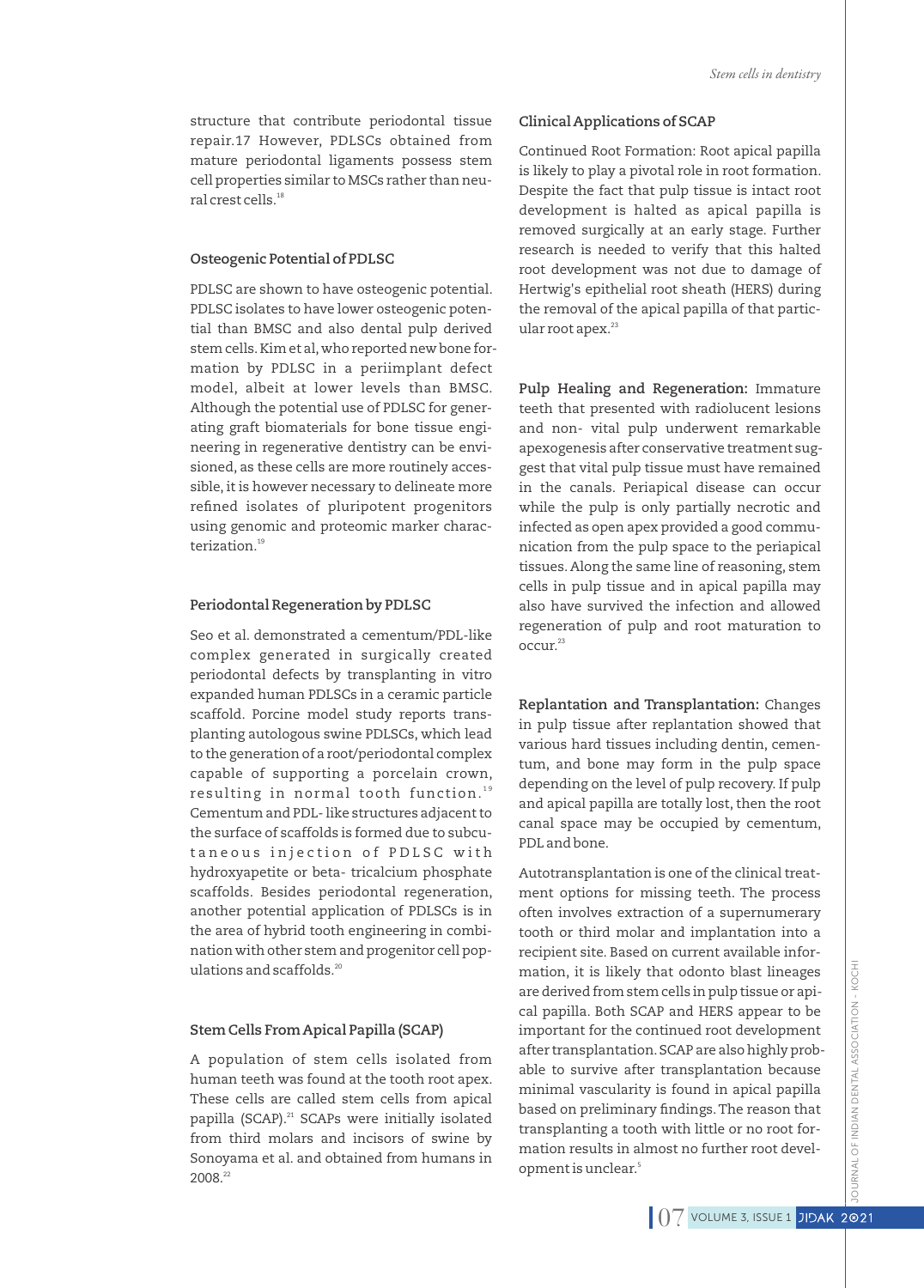**Bioroot Engineering:** Dental implants have recently gained momentum as a preferred option for replacing missing teeth instead of bridges or removable dentures but it requires a direct integration with bone onto its surface as the prerequisite for success. Due to lack of natural contours and its structural interaction with the alveolar bone make dental implants a temporary option until a better alternative is available. SCAP and PDLSCs form a bioroot. Using a minipig model, autologous SCAP and PDLSCs were loaded onto HA/TCP and gelfoam scaffolds, respectively,and implanted into sockets of the lower jaw. A post channel was precreated to leave space for post insertion. Three months later, the bioroot was exposed, and a porcelain crown was inserted. This approach is relatively a quick way of creating a root onto which an artificial crown can be installed.The bioroot is different from a natural root in that the root structure is developed by SCAP in a random manner. Nevertheless, the bioroot is encircled with periodontal ligament tissue and appears to have a natural relationship with the surrounding bone.The mechanical strength of the bioroot, which is approximately two thirds of a natural tooth.<sup>23</sup>

# **Dental Follicle Progenitor Cells (DFPCs)**

Several studies have reported the isolation of progenitor/stem cells from Dental Follicle in different species, using an enzymatic digestion of the Dental Follicle to release cells, followed by a culture of the cells in a stem cell growth medium.<sup>24</sup> In 2005 & 2007, Morsczeck et al. and Kemoun et al., respectively have identified unique undifferentiated lineage committed cells possessing mesenchymal progenitor features in the human dental follicle The cells were referred to as 'dental follicle precursor cells'(DFPCs).<sup>25</sup>

#### **5,26 Clinical Applications of DFPCs**

**Periodontal Regeneration:** Dental follicle stem cells (DFSCs) have been developed to regenerate periodontium), which could become an alternative cell source for periodontal regeneration therapy. It is also confirmed by Hasegawa et al 2005, that periodontal defects can be managed by reimplantation of these cells.

**Repair of Craniofacial defects:** Craniofacial

defects results from post-cancer ablative surgery, craniofacial osseous deficiencies can also arise from infection, trauma, congenital malformations and progressively deforming skeletal diseases.Although autologous bone graft is considered the best option, it has the limitation of donor sites. Stem cells can be used to treat degenerative bone diseases including TMJ defects.Cells from various sources like articular cartilage cells, fibroblasts, mesenchymal stem cells have been used to reconstruct TMJ.Bone tissue engineering endeavours to repair large bone losses using three dimensional scaffolds to deliver vital cells to the defective site.

#### **Gingival Mesenchymal Stem Cells (GMSCs)**

The mesenchymal stem/progenitor cells (MSC) isolated from the gingival lamina propria have been termed variously researchers including GMSCs, gingival tissue derived SCs, gingival multipotent PCs and gingival margin derived stem/PCs human oral mucosa SCs and oral mucosa lamina propria PCs.<sup>27</sup>

#### **Clinical Applications of GMCs**

These cells can gain numerous applications in cell and regenerative therapies. Possible areas being aimed to include skin wound repair, tendon regeneration, bone defect regeneration, periodontal regeneration, peri implanatitis, antitumor effect, oral mucositis, collageninduced arthritis and contact hypersensitivity.<sup>27</sup>

#### **Potental clinical applications in the Orofacial complex**

Craniofacial tissue engineering promises the regeneration or de novo formation of dental, oral and craniofacial structures lost due to congenital anomalies, trauma and diseases. Virtually all the craniofacial structures are the derivatives of mesenchymal stem cells. Cells with characteristics of adult stem cells have been isolated from the dental pulp, the deciduous tooth and the periodontium. Mesenchymal cells are used for regeneration of several craniofacial structures such as mandibular condyle, calvarial bone, cranial suture and subcutaneous adipose tissue.<sup>28</sup>

**Alveolar Ridge Augmentation:** Restoration of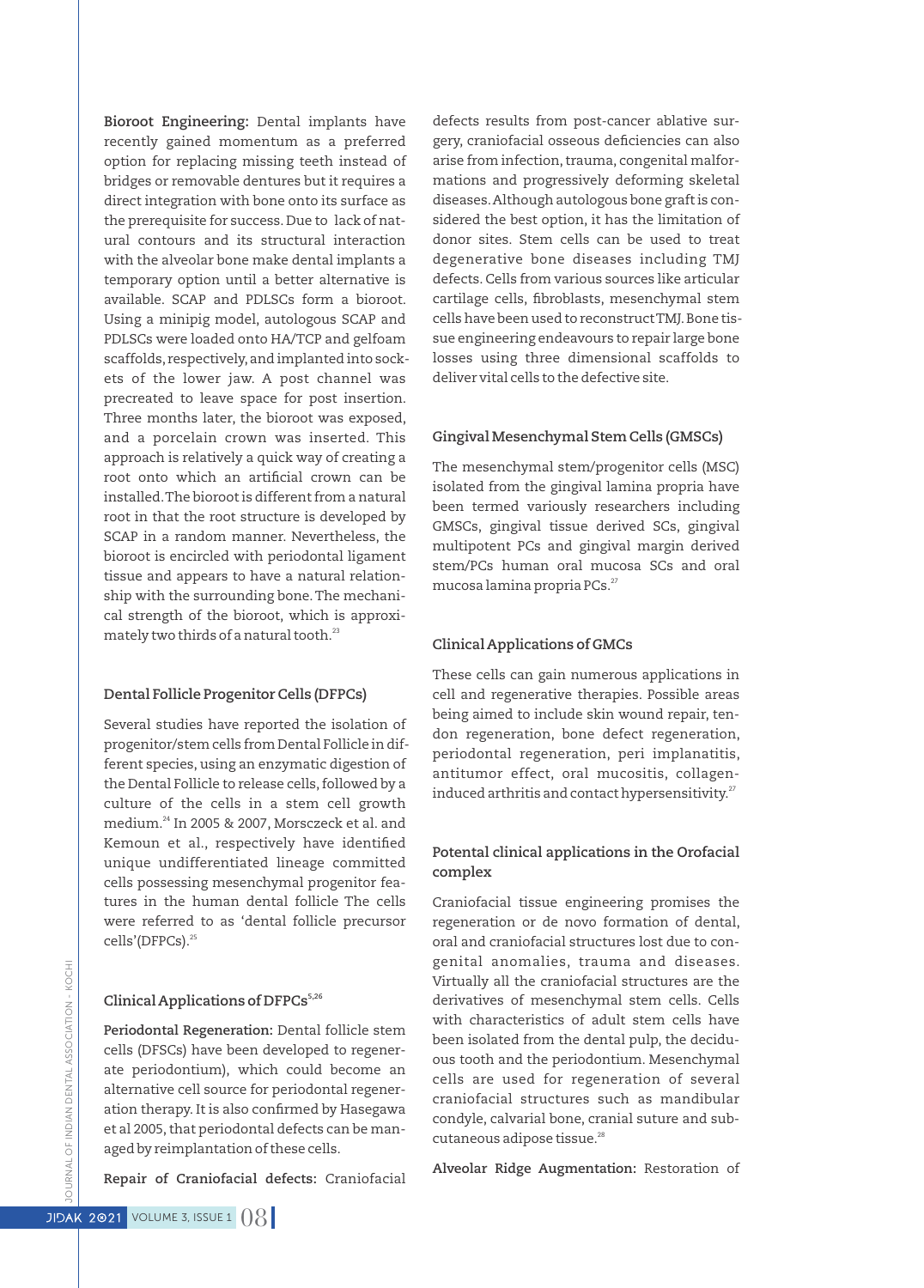alveolar ridge height is of utmost concern to dentists in trying to prevent the loss of a tooth due to bone destruction induced by periodontal disease and in maintaining the ability of edentulous patients to wear dentures.<sup>29</sup> Appropriate ridge height is also essential for the placement and long-term retention of dental implants. Standard practice involves the use of autologous or allogenic bone grafts oe ceramics, both with and without growth factors, but the outcomes are variable. In animal models, BMSCs are used in conjuction with HA/TCP.They have successful in building alveolar bone<sup>30</sup> and a number of small studies in human patients have used BMSCs along with allogenic bone fragments or with platelet-rich plasma, with another ceramic scaffold, betacalcium phosphate etc. With further refinement, these types of procedures would mark a major advancement in dental reconstruction.<sup>31</sup>

**Tissue Engineering of Temporomandibular J o i n t f r o m t h e S t e m C e l l s :** Temporomandibular disorders (TMD) manifest as pain, myalgia, headaches and structural destruction collectively known as degenerative joint disease (Okeson1996).<sup>32</sup> The temporomandibular joint (TMJ) like other synovial joints is also prone to rheumatoid arthritis, injuries and congenital anomalies (Stohler 1999).33 The severe form of TMJ disorders necessitates surgical replacement of the mandibular condyle (Sarnat and Lakin, 1992).<sup>34</sup>

In the past few years, we have reported the tissue engineering of a mandibular condyle exhibiting the shape and dimensions of a human cadaver TMJ.The engineered mandibular condyle had stratified layers of cartilage and bone from a single population of bone-marrow derived mesenchymal stem cells (MSCs) and was moulded into the shape and dimensions of a human cadaver mandibular condyle.<sup>34</sup>

#### **Challenges**

Stem cell research has undergone huge advancements in the past couple of years.This does not mean, however, that researchers have not faced their share of problems. It has proved particularly challenging for scientists to ensure the long term proliferative ability and pluripotency of embryonic stem and germ cells. These are important characteristics to maintain, as accurate models are necessary to

understand the unique genetic and molecular basis by which these cells are able to replicate indefinitely. In addition to providing accurate models, culturing stem cells in vitro is also necessary in order to ensure that sufficient quantities of stem cells are available to treat specific diseases.<sup>35</sup> Teratoma formation has also produced a hurdle that needs to be overcome. Formation of these tumor like masses of cells at injection sites significantly limit the therapeutic potential applications of embryonic stem cells.36Immune challenges also prove a significant barrier to the application of stem cell therapies. If the stem cells are recognized as nonself, they will be rejected and destroyed.<sup>35</sup>

# **SUMMARY AND CONCLUSION**

Due to advancements in the prevention, diagnosis and treatment of human diseases, the inability of most tissues and organs, to repair and regenerate after damage is a problem that needs to be solved. Stem cell research is being pursued in the hope of achieving major medical breakthroughs.Scientists are striving to create therapies that rebuild or replace damaged cells with tissues grown from stem cells and offer hope to people suffering from various ailments.

# **REFERENCES**

- 1. Singh H, Bhaskar JD, Rehman R, Jain CD, Khan M.Stem Cells: An Emerging Future in Dentistry. Int J Adv Health Sci 2014;1(2): 17-23.
- 2. Kohli A, Katiyar A, Gupta K, Singh G, Singh D, Sahani S. Stem cells - hope or hype. Rama Univ J Dent Sci 2015;2(1):34-41.
- 3. Mandal S, Ganguly BB, Kadam NN.Exfoliated Deciduous Tooth as the Source of Stem Cells : A Technique for Proliferation and Chromosome Analysis In Vitro. MOJ Cell Sci Rep 2017;4(5): 1-3.
- 4. Bianco P, Robey PG.Stem Cells in Tissue Engineering. Nature; 414: 118-121.
- 5. Jindal L, Dua P, Mnagla R, Gupta K, Vyas D, Bhat N. Stem cells- the tiny procreators: a review article. Asian Pac J Health Sci 2019;6(1): 118-23.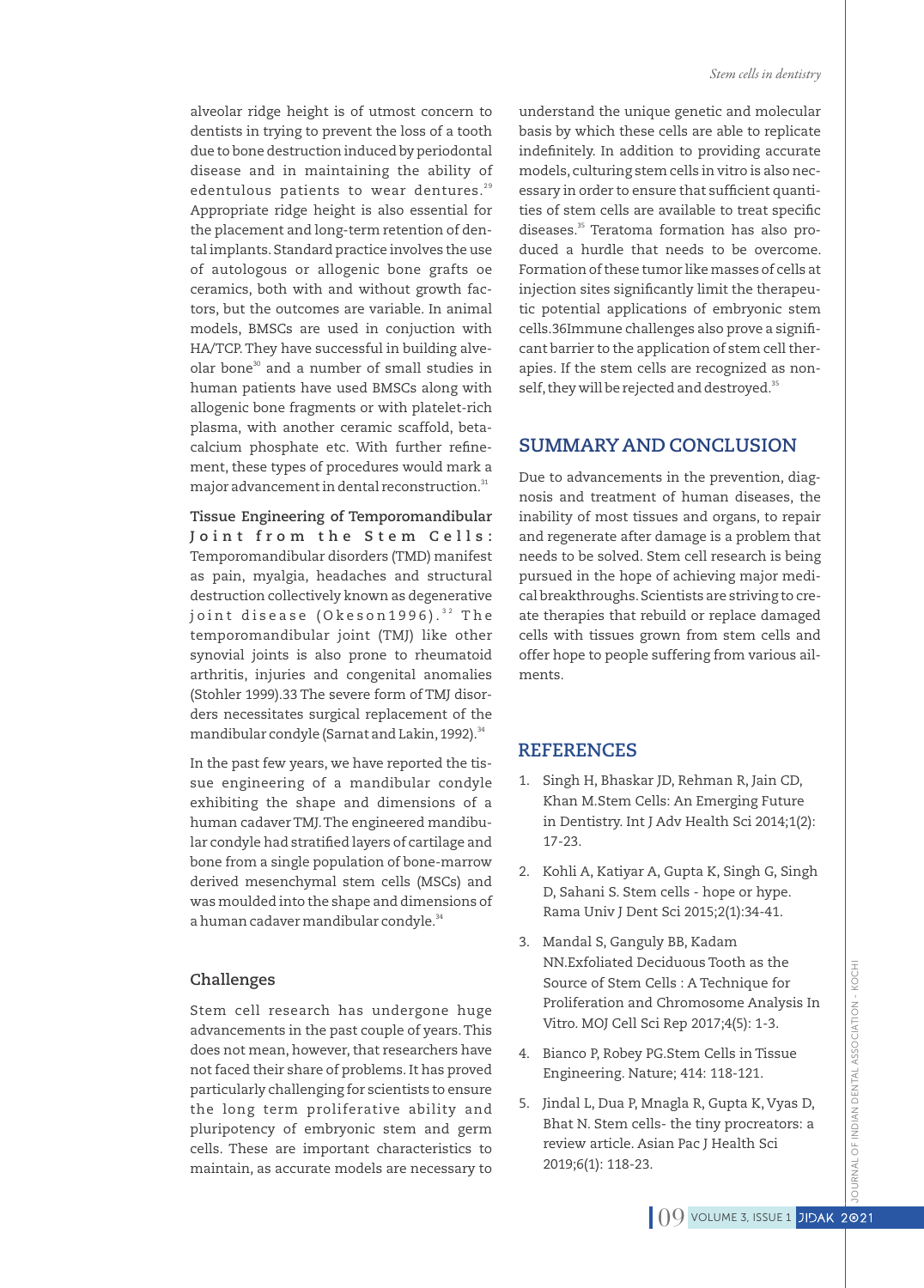- 6. Fouad SAA.Dental Stem Cells:A Perspective Area in Dentistry Int J Dent Sci and Res 2015;3(2A): 15-25.
- 7. Park YJ, Cha S, Park YS.Regenerative Applications Using Tooth Derived Stem Cells in Other than Tooth Regenration : A Literature Review. Stem Cells Int 2016: 1- 12.
- 8. Krebsbach PH, Gehron P, Goel R. Dental and Skeletal Stem Cells: Potential Cellular Therapeutics for Craniofacial Regeneration. J Dent Edu 2002;66 (6):766- 773.
- 9. Pushpalatha C, Nimbal A, Jain S, Tammannavar P. Dental Pulp Stem Cells Scope in Dentistry: A Review. IOSR J Dent Med Sci 2013;8(1): 38-41.
- 10. Saito MT, Silverio KG, Casati MZ, Sallum EA.Tooth derived Stem Cells : Update and Perspectives. World J Stem Cells 2015;7(2): 399-407.
- 11. Jindal L, Bhat N, Vyas D,Thakur K, Neha, Mehta S. Stem Cells from Human Exfoliated Deciduous Teeth (SHED) –Turning Useless into Miracle: A Review Article. Acta Sci Dent Sci 2019;3(10): 49-54.
- 12. Sukarawan W, Osathanon T. "Stem Cells from Human Exfoliated Deciduous Teeth: Biology and Therapeutic Potential".Intech Open (2017): 55-76.
- 13. Rai S, Kaur M, Kaur S.Applications of Stem cells in Interdisciplinary Dentistry and Beyond : An Overview. Ann Med Health Sci Res 2013;3(2): 245-254.
- 14. Barron JA., et al. "Laser printing of single cells: Statistical analysis, cell viability, and stress". Annals of Biomedical Engineering 33.2 (2005): 121-130.
- 15. Gronthos S, Mankani M, Brahim J, Robey PG, Shi S.Postnatal Human Dental Pulp Stem Cells (DPSCs) in vitro and in vivo. Proc Nat Acad Sci 2000; 97(25): 13625- 13630.
- 16. Young CS et al.Tissue Engineering of Complex Tooth Structures on Biodegradable Polymer Scaffolds. J Dent Res 2002;81(10): 695-700.
- 17. Upadhyay RK. Use of Stem Cells in Dental Implants and Enamel Regenerative Therapies. Insights in Stem Cells 2016;2(9): 1-12.
- 18. Zhu W, Liang M.Periodontal Ligament Stem Cells: Current Status, Concerns and Future Prospects. Stem Cells Int 2015: 1- 12
- 19. Acharya A, Shetty S, Deshmukh V. Periodontal Ligament Stem Cells: An Overview. J Oral Biosci 2010;52(3): 275-282.
- 20. Tomokiyo A, Wada N, Hamano S, Hasegawa D, Sugii H, Yoshida S. Periodontal Ligament Stem Cells in Regenerative Dentistry for Periodontal Tissues. J Stem Cell Res Ther 2016;1(3): 1-3.
- 21. Estrela C, Alencar AH, Kitten GT, Vencio EF, Gava E. Mesenchymal Stem Cells in the Dental Tissues: Perspectives for Tissue Regeneration. Brazz Dent J 2011;22(2): 91- 98.
- 22. Almeida PN, Cunha KS.Dental Stem Cells and their application in Dentistry: A Literature Review. Rev Bras Odontol 2016; 73(4): 331-335.
- 23. George T, Huang J, Sonoyama W, Liu Y, Liu H, Shi S.The Hidden Treasure in Apical Papilla: The Potential Role in Pulp/Dentin Regeneration and Bioroot Engineering. J Endod 2008;34(6): 645-651.
- 24. Rad MR. Characteristics of Dental Follicle Stem Cells and their Potential Application for Treatment of Craniofacial Defects. Tehran Univ Med Sci 2007: 1-130.
- 25. Karamzadeh R, Eslaminejad MB. Dental-Related Stem Cells and their Potential in Regenerative Medicine. Regen Med Tiss Eng 2013 Chapter-4: 95-116.
- 26. Gopal SK, Padma M. Stem Cell Regenerative Therapy in Oral and Maxillofacial Region: A Systematic Review. Int J Adv Res 2017;5(3): 1631-1643.
- 27. Venkatesh D, Kumar KPM, Alur JB. Gingival Mesenchymal Stem Cells. J Oral Maxillofac Pathol 2017;21: 296-298.
- 28. Krebsbach PH, Gehron P, Goel R. Dental and Skeletal Stem Cells : Potential Cellular